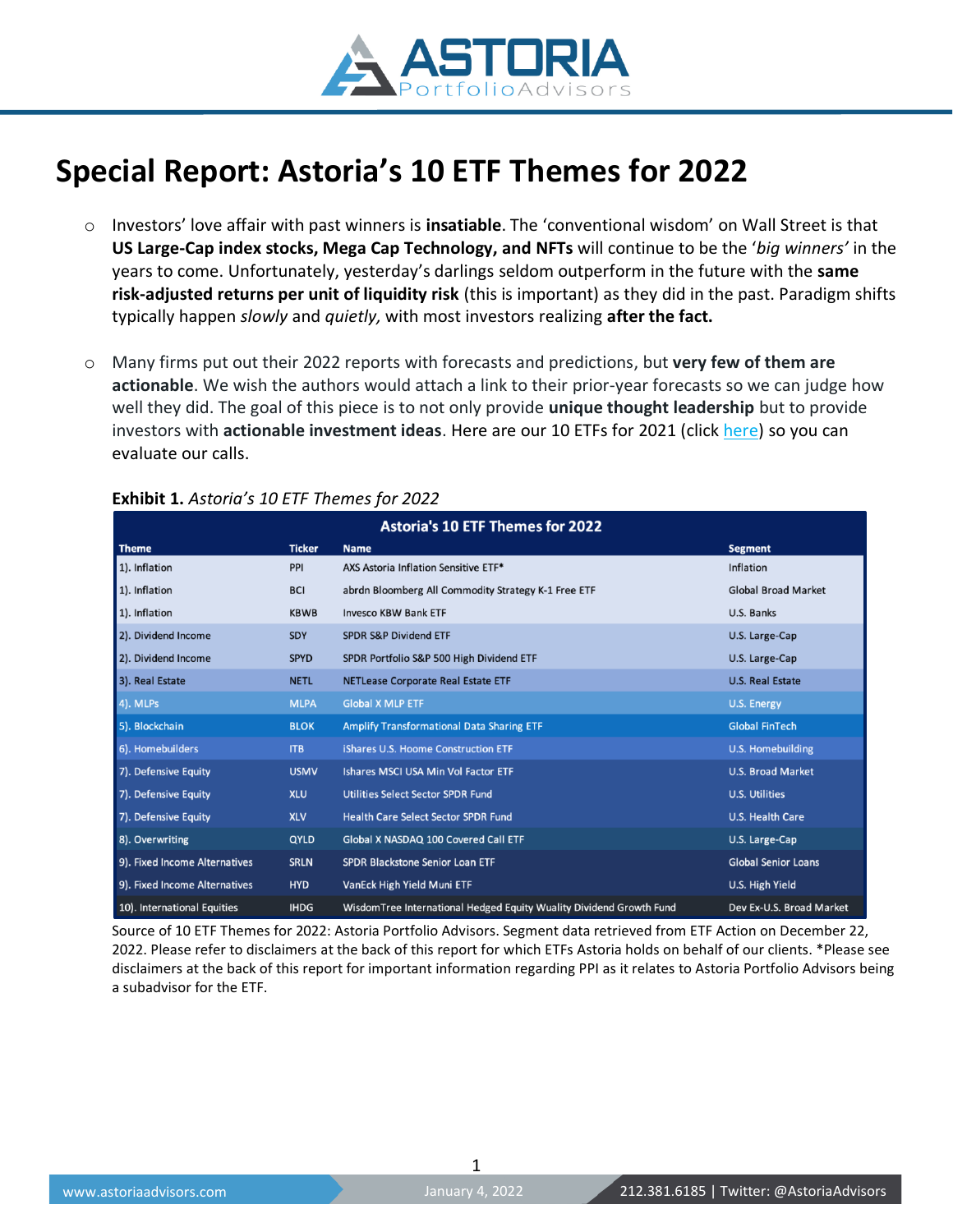

# **#1. Inflation: PPI (AXS Astoria Inflation Sensitive ETF\*), BCI (Aberdeen Bloomberg All Commodity Strategy K-1 Free ETF), and KBWB (Invesco KBW Bank ETF)**

#### **PPI (AXS Astoria Inflation Sensitive ETF\*)**

- o Historically, cyclically oriented sectors such as energy, materials, industrials, and financials have shown higher sensitivity to rising inflation. Hence, we believe this cohort of stocks can benefit from higher inflation. Additionally, commodities serve to provide additional protection as they tend to move at a different stage of the inflation cycle. Astoria has had an out-of-consensus view dating back to 2020 that inflation would be higher than most were expecting.
- o It has been a perfect storm for higher inflation. **Supply chains broken + tons of liquidity being pumped into the system by governments and central banks = higher than expected inflation**. Remember, inflation was largely ignored over the past decade, and we think we are still in the early stages of the inflation cycle. Moreover, inflation-linked assets still offer an attractive margin of safety.
- $\circ$  PPI invests in securities across multiple asset classes with the potential to benefit, either directly or indirectly, from higher inflation. The ETF will generally hold 40-50 stocks in the energy, materials, industrial, and financial sectors. PPI may invest in other ETFs with exposure to physical commodities or commodity equities. At times, the ETF may also invest in sector ETFs that are expected to benefit from rising inflation. Astoria holds PPI on behalf of our client accounts.

#### **KBWB (Invesco KBW Bank ETF) & BCI (Aberdeen Bloomberg All Commodity Strategy K-1 Free ETF)**

o Astoria holds **KBWB** in our **Dynamic Aggressive, Growth, Growth & Income, and Conservative ETF Portfolios**. We hold both **KBWB** and **BCI** in our **Inflation Sensitive ETF Portfolio and Renaissance Risk Managed Rotation Portfolio. BCI** is also held in our **Multi-Asset Risk Strategy ETF Portfolio.** Both ETFs are additional ways that Astoria believes can be utilized to play higher inflation.

### **#2. Dividend Income: SDY (SPDR S&P Dividend ETF) and SPYD (SPDR Portfolio S&P 500 High Dividend ETF)**

- $\circ$  We believe US large cap index returns will be relatively lower in the years to come. Hence, we think investors should focus more on total return of which dividends play a crucial role. Consistent highyielding, low-cost dividend ETFs have a place in strategic portfolios.
- o **SDY** and **SPYD** track the returns of the S&P High Yield Dividend Aristocrats Index and the S&P 500 High Dividend Index, respectively, while providing a healthy dividend in the meantime. **SDY** provides a 2.6% yield and was up 25% in 2021. **SPYD** yields 3.7% and was up 33% in 2021. Astoria holds **SPYD** in our **Enhanced Income Portfolio** and holds both **SPYD** and **SDY** in our **Renaissance Risk Managed Rotation Portfolio**. (Data Source: ETF Action. Data as of December 31, 2021)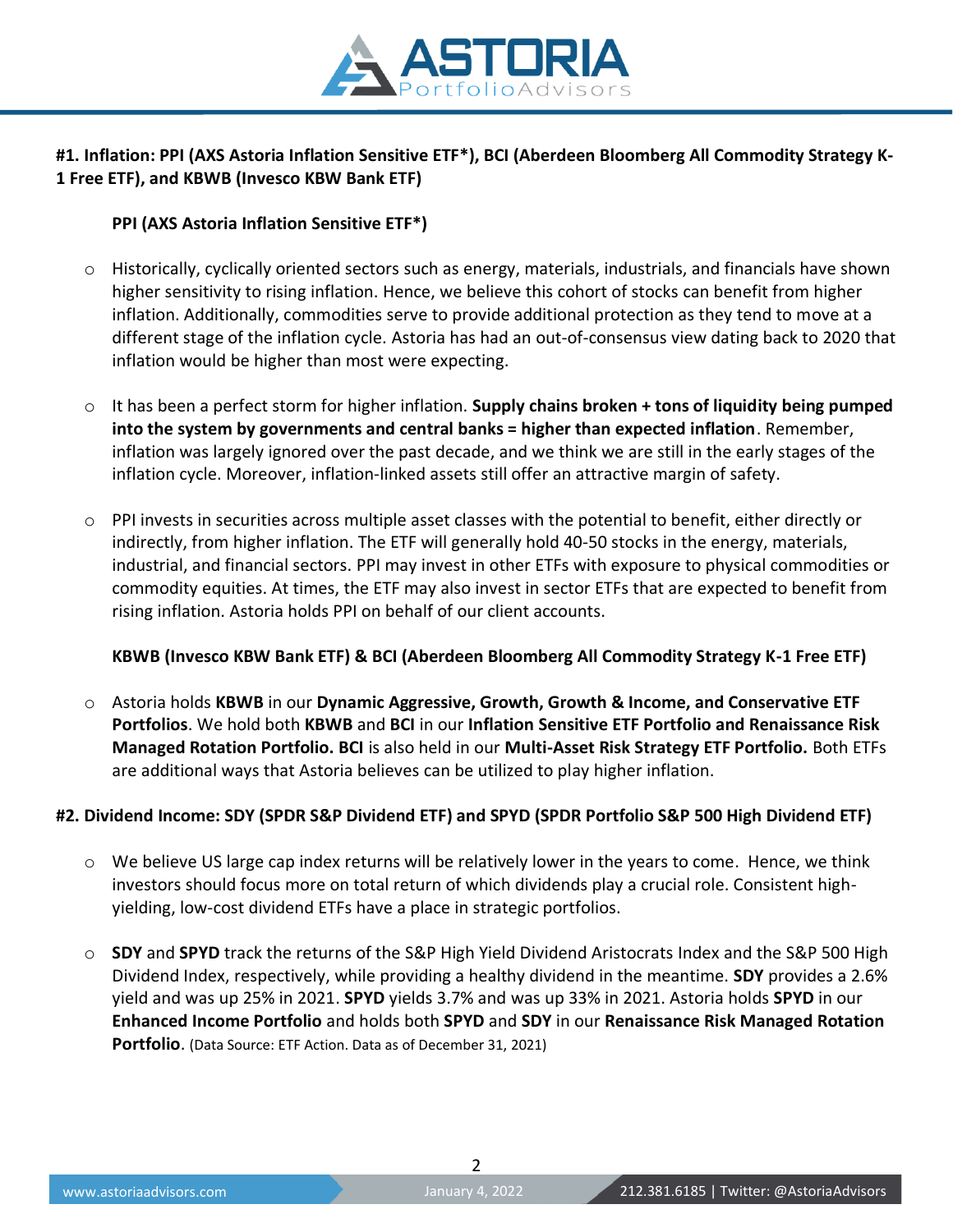

## **#3. Real Estate: NETL (NETLease Corporate Real Estate ETF)**

 $\circ$  Net Lease agreements are long-term agreements in which the lessee is responsible for most of or all the property expenses. As a result, Net Lease REITs have predictable sources of income, pay favorable dividends, as well as offer attractive after-tax returns. Additionally, owning a portfolio of Net Lease REITs in an ETF package is favorable amid unprecedented and rising inflation. Rent escalation provisions in many leases could allow for better inflation-adjusted returns. Astoria uses **NETL** in our **Enhanced Income ETF Portfolio.**

#### **#4. MLPs: MLPA (Global X MLP ETF)**

o **MLPA** is utilized in our **Enhanced Income ETF Portfolio**. Owning shares of an MLP or an MLP ETF is a unique income tool. MLPs are traded along with public companies but are taxed as a private partnership. They do not pay corporate income taxes and their investors receive tax-sheltered distributions. **MLPA** has a yield of 8.9% and a 2022E EPS of 37%. (Data Source: ETF Action. Data as of December 31, 2021)

### **#5. Blockchain: BLOK (Amplify Transformational Data Sharing ETF)**

 $\circ$  The digital transaction recording and asset tracking technology that is blockchain has been permeating the market. Many companies are working to develop innovations for utilizing this new technology; **BLOK** invests in the securities of companies it believes will profit from the growth of blockchain. Astoria recognizes the growth and potential of blockchain and holds **BLOK** in our **Disruptive Growth ETF Portfolio**, as well as our **Cryptocurrency ETF Portfolio.**

### **#6. Homebuilders: ITB (iShares U.S. Home Construction ETF)**

 $\circ$  Homebuilders have struggled for materials in their backed-up supply chains; supplies are low, but demand is high. As COVID-19 becomes less of a threat with vaccinations, treatments, and various other factors, supply chains should begin to ease up. We believe homebuilders are uniquely positioned to benefit from the COVID migration out of cities into rural parts of the US, as well as overall higher inflation rates.

## **#7. Defensive Equity**: **USMV (iShares MSCI USA Min Vol Factor ETF), XLU (Utilities Select Sector SPDR Fund), and XLV (Health Care Select Sector SPDR Fund)**

 $\circ$  As markets begin to transition to the later stage of the economic cycle, we think balancing cyclically orientated sectors with low volatility and defensive cohorts is attractive from a risk/return standpoint. Dampening the volatility of your portfolio and exposure to stable, inelastic sectors like healthcare and utilities can help soften portfolio volatility. ETFs like **USMV**, **XLU**, and **XLV** are three instruments that investors can utilize for defensive posturing. All three have relatively attractive ROE, ROA, and yield attributes (see Exhibit 2).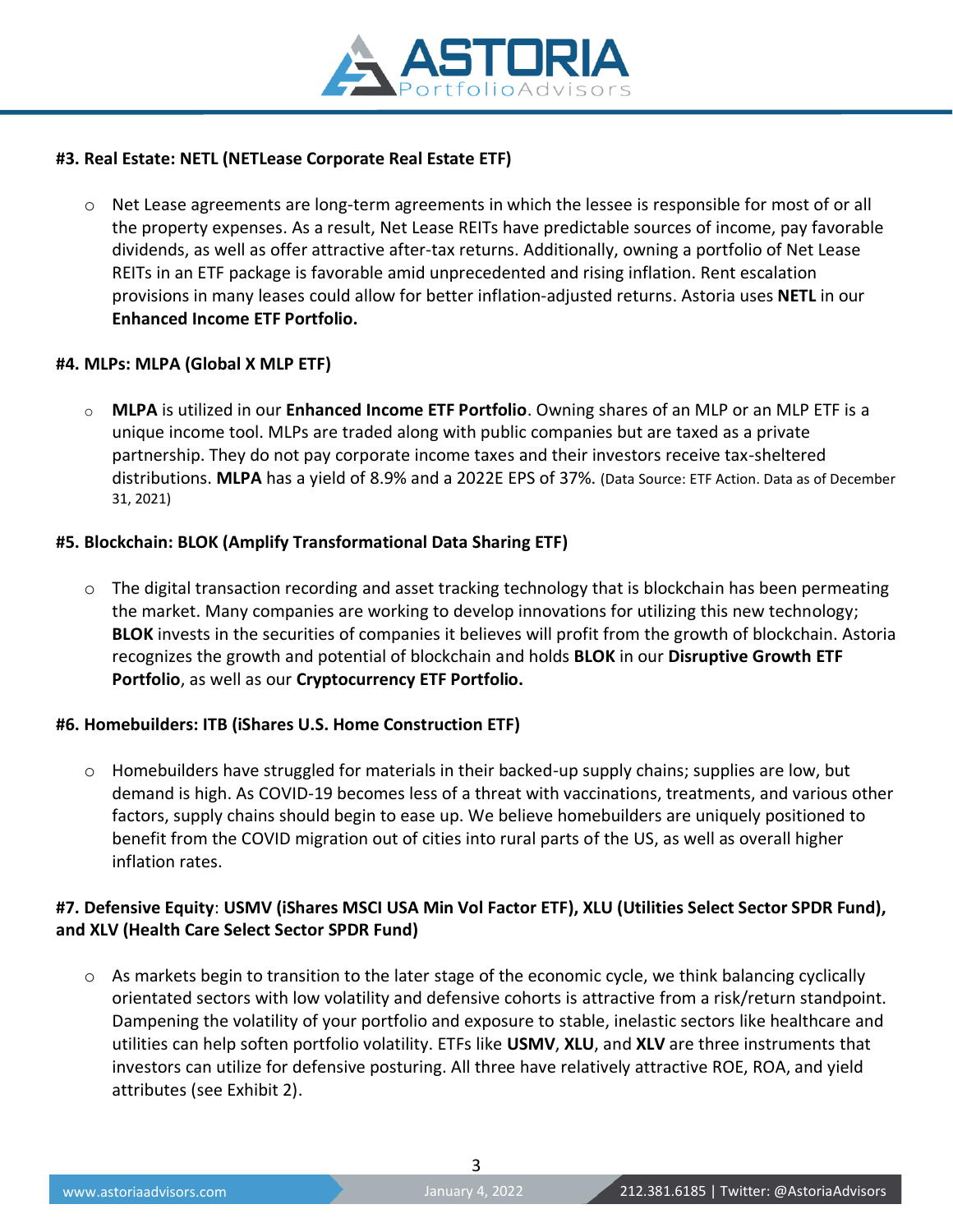

## **#8. Overwriting: QYLD (Global X NASDAQ 100 Covered Call ETF)**

 $\circ$  In a market with high stock prices, exuberant sentiment, and extreme volatility, covered call overwriting is attractive. In this unprecedented time, taking advantage of these overwriting opportunities in an ETF wrapper saves investors time and hassle. **QYLD** is providing a TTM yield of 12.8%. (Data Source: ETF Action. Data as of December 31, 2021)

## **#9. Fixed Income Alternatives: SRLN (SPDR Blackstone Senior Loan ETF) and HYD (VanEck High Yield Muni ETF)**

o The future of fixed income is uncertain. As we remain unsure of how quickly the Fed will act, **SRLN** and **HYD** provide attractive opportunities as alternatives for fixed income. At yields of 4.5% and 3.5%, respectively, **SRLN** and **HYD** have tremendous income characteristics and are held in Astoria's **Enhanced Income ETF Portfolio.** (Data Source: ETF Action. Data as of December 31, 2021)

### **#10. International Equities: IHDG (WisdomTree International Hedged Quality Dividend Growth Fund)**

o International equities are attractive for their competitive valuations and yield. **IHDG** provides investors with high quality dividend growth exposure for international stocks. Astoria holds the **IHDG** ETF in our **Dynamic Aggressive, Growth, Multi-Asset Risk Strategy, Growth & Income, Conservative, and Income ETF Portfolios.** 

| <b>Astoria's Equity ETFs for 2022</b> |              |                  |                 |            |            |
|---------------------------------------|--------------|------------------|-----------------|------------|------------|
| <b>Ticker</b>                         | <b>Yield</b> | <b>2022E EPS</b> | <b>PE Ratio</b> | <b>ROE</b> | <b>ROA</b> |
| QYLD                                  | 12.8%        | 9.4%             | 32.2            | 22.7%      | 8.7%       |
| <b>IHDG</b>                           | 2.8%         | $-5.8%$          | 16.3            | 21.2%      | 8.8%       |
| <b>XLV</b>                            | 1.3%         | 6.8%             | 24.0            | 20.2%      | 7.1%       |
| <b>USMV</b>                           | 1.3%         | 7.4%             | 26.1            | 19.3%      | 6.2%       |
| <b>ITB</b>                            | 0.4%         | 15.5%            | 12.9            | 17.0%      | 8.1%       |
| SDY                                   | 2.6%         | 5.1%             | 17.8            | 13.3%      | 3.8%       |
| <b>SPYD</b>                           | 3.7%         | 2.2%             | 15.1            | 11.3%      | 2.1%       |
| <b>MLPA</b>                           | 8.9%         | 37.4%            | 8.6             | 10.5%      | 3.2%       |
| <b>XLU</b>                            | 2.8%         | 5.4%             | 22.9            | 10.2%      | 2.7%       |
| <b>KBWB</b>                           | 2.1%         | $-12.4%$         | 10.8            | 8.7%       | 0.9%       |
| <b>BLOK</b>                           | 14.2%        | 34.9%            | 34.2            | 5.9%       | 1.0%       |
| <b>NETL</b>                           | 4.0%         | 7.8%             | 18.8            | 5.4%       | 2.7%       |

### **Exhibit 2.** *Valuation Data for Astoria's Equity ETFs for 2022*

Table Source: Astoria Portfolio Advisors. Data retrieved from ETF Action on December 31, 2021.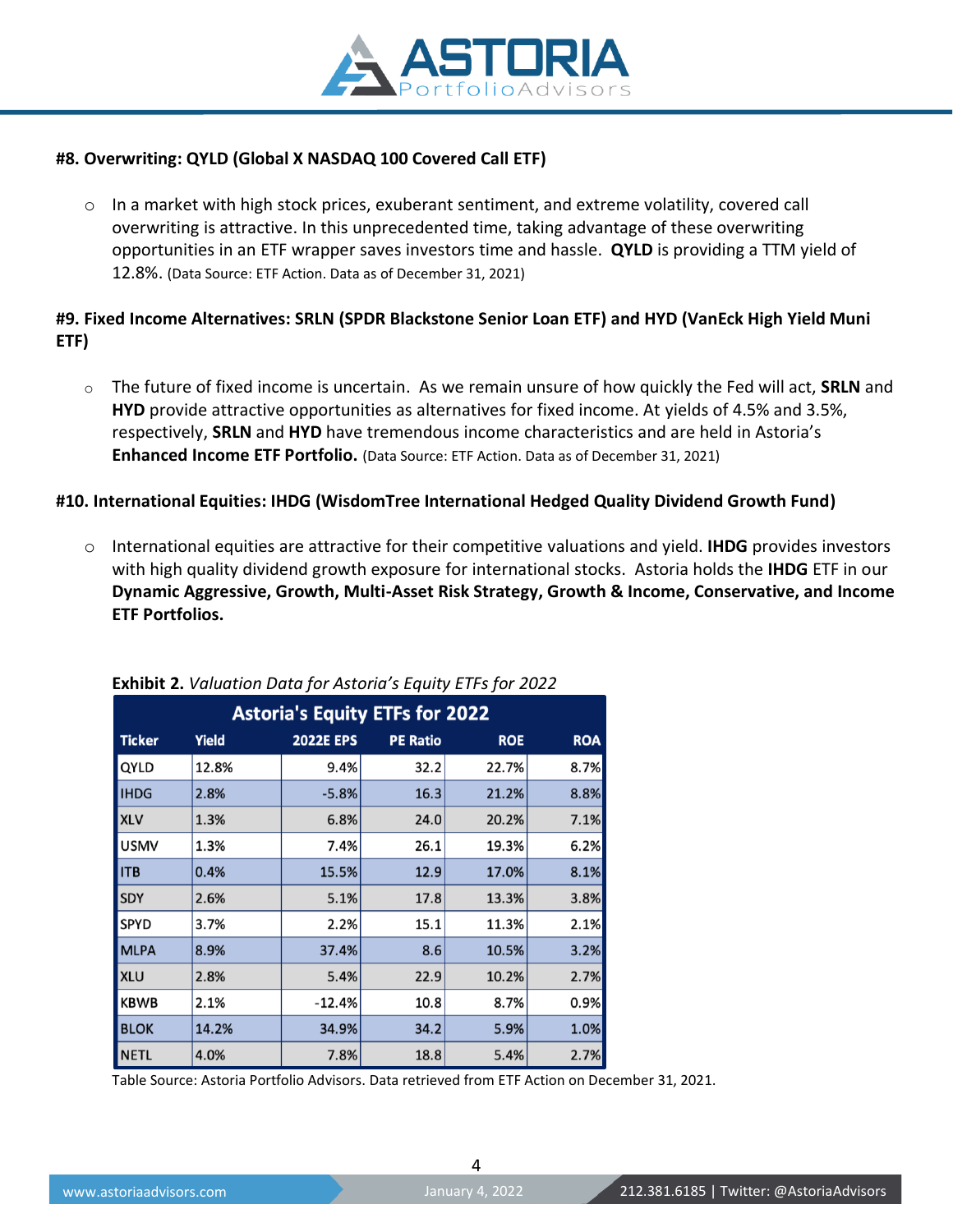

| <b>Astoria's Fixed Income ETFs for 2022</b> |                           |      |                                     |                          |                                                       |                                  |                     |                                     |
|---------------------------------------------|---------------------------|------|-------------------------------------|--------------------------|-------------------------------------------------------|----------------------------------|---------------------|-------------------------------------|
| <b>Ticker</b>                               | Number of 30 Day Standard |      | <b>Holdings SEC Yield Deviation</b> | Average<br><b>Coupon</b> | Weighted Weighted Average<br><b>Maturity Maturity</b> | <b>Average Yield to Trailing</b> | 12m<br><b>Yield</b> | <b>Effective</b><br><b>Duration</b> |
| HYD                                         | 1.894                     | 2.4% | 13.3%                               | 5.0%                     | 20.96                                                 | 4.0%                             | 3.6%                | $6.47$ years                        |
| <b>SRLN</b>                                 | 365                       | 3.8% | 8.8%                                | 1.5%                     | 5.00                                                  |                                  | 4.5%                | $0.38$ years                        |

| Exhibit 3. Characteristics for Astoria's Fixed Income ETFs for 2022 |  |  |
|---------------------------------------------------------------------|--|--|
|---------------------------------------------------------------------|--|--|

Table Source: Astoria Portfolio Advisors. Data Source: Vanguard. Data as of November 30, 2021. 30 Day SEC Yield retrieved from SPDR SRLN Fact Sheet and VanEck HYD Fact Sheet.

#### **Background information on Astoria's 10 ETF Themes for 2022.**

- o Astoria's Founder & CIO has been producing a dedicated Year-Ahead ETF outlook for close to a decade. We like that our peers are starting to throw their hats into the ring. We try not to repeat our ETFs from one year to the next as our goal is to communicate unique *and* actionable thematic ideas for the investment community. If VTI, IEFA, and SPAB were on our top 10 list every year, then it wouldn't be an interesting report to read, right?
- $\circ$  Astoria runs various ETF managed portfolios with different risk tolerance bands and with different holdings. The commentary in this report is generally centered around our Dynamic ETF Portfolios. Our Strategic ETF Portfolios will vary from the holdings noted in this report.
- o The ETFs highlighted in this report are solutions that Astoria finds attractive on a per unit of risk basis. However, this list is not meant to be an asset allocation strategy, a trading idea, or an ETF managed portfolio. As such, this list does not constitute a recommendation of any ETF. There are other ETFs that Astoria currently owns which are not highlighted in this report. Contact us for a list of all of Astoria's ETF holdings.
- o Any ETF holdings discussed are for illustrative purposes only and are subject to change at any time. Readers are welcome to follow Astoria's research, blogs, and social media updates to see how our portfolios may shift throughout the year. Refer to [www.astoriaadvisors.com](http://www.astoriaadvisors.com/) or @AstoriaAdvisors on Twitter.
- o Past performance is not indicative of future results. Investors should understand that Astoria's 10 ETF Themes for 2022 is not indicative of how Astoria manages money or risk for its investors. Note that Astoria shifts portfolios depending on market conditions, risk tolerance bands, and risk budgeting. As of the time this article was written, Astoria held positions in PPI, USMV, SDY, SRLN, SPYD, HYD, ITB, KBWB, BLOK, IHDG, MLPA, BCI, and NETL on behalf of its clients.